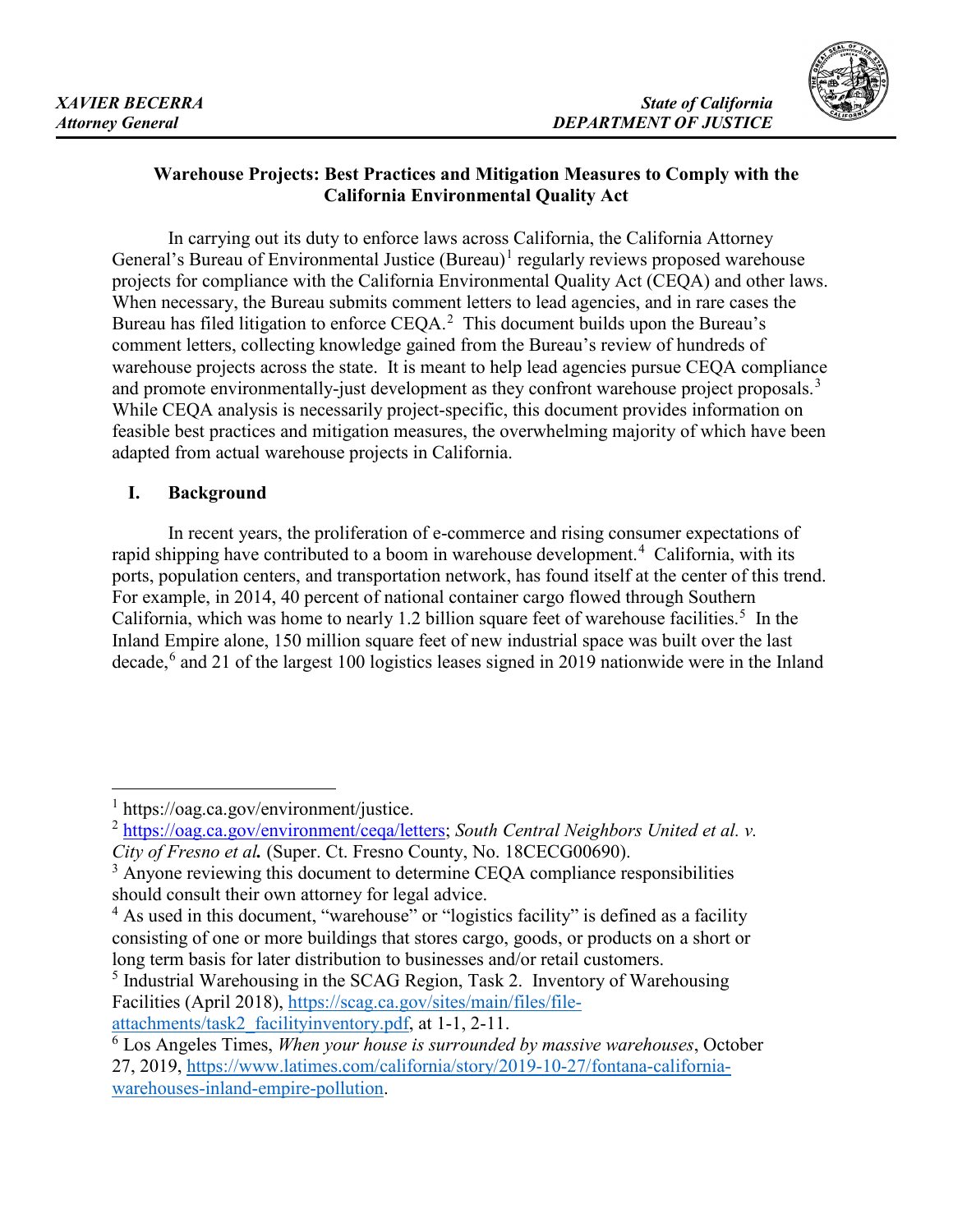Empire, comprising 17.5 million square feet.<sup>7</sup> This trend has not slowed, even with the economic downturn caused by COVID-19, as e-commerce has continued to grow.<sup>8</sup> Forecasts predict that the Central Valley is where a new wave of warehouse development will go.<sup>9</sup>

heart disease, respiratory illnesses, and premature [death.](https://death.10)<sup>[10](#page-1-3)</sup> Trucks and on-site loading activities damage after prolonged [exposure.](https://exposure.11)<sup>11</sup> The hundreds, and sometimes thousands, of daily truck and surfaces, and traffic accidents. These environmental impacts also tend to be concentrated in When done properly, these activities can contribute to the economy and consumer welfare. However, imprudent warehouse development can harm local communities and the environment. Among other pollutants, diesel trucks visiting warehouses emit nitrogen oxide  $(NO<sub>x</sub>)$ —a primary precursor to smog formation and a significant factor in the development of respiratory problems like asthma, bronchitis, and lung irritation—and diesel particulate matter (a subset of fine particular matter that is smaller than 2.5 micrometers)—a contributor to cancer, can also be loud, bringing disruptive noise levels during 24/7 operation that can cause hearing passenger car trips that warehouses generate contribute to traffic jams, deterioration of road neighborhoods already suffering from disproportionate health impacts.

 $\overline{a}$ 

<span id="page-1-0"></span> 7 CBRE, *Dealmakers: E-Commerce & Logistics Firms Drive Demand for Large Warehouses in 2019* (January 23, 2020), [https://www.cbre.us/research-and-reports/US-MarketFlash-](https://www.cbre.us/research-and-reports/US-MarketFlash-Dealmakers-E-Commerce-Logistics-Firms-Drive-Demand-for-Large-Warehouses-in-2019)[Dealmakers-E-Commerce-Logistics-Firms-Drive-Demand-for-Large-Warehouses-in-2019;](https://www.cbre.us/research-and-reports/US-MarketFlash-Dealmakers-E-Commerce-Logistics-Firms-Drive-Demand-for-Large-Warehouses-in-2019) *see also* CBRE, *E-Commerce and Logistics Companies Expand Share Of Largest US Warehouse Leases, CBRE Analysis Finds* (Feb. 25, 2019),

 <https://www.cbre.us/about/media-center/inland-empire-largest-us-warehouse-leases>(20 of the largest 100 warehousing leases in 2018 were in the Inland Empire, comprising nearly 20 million square feet).

<span id="page-1-1"></span><sup>8</sup> CBRE, 2021 U.S. Real Estate Market Outlook, Industrial & Logistics,

[https://www.cbre.us/research-and-reports/2021-US-Real-Estate-Market-Outlook-Industria](https://www.cbre.us/research-and-reports/2021-US-Real-Estate-Market-Outlook-Industrial)[l-](https://www.cbre.us/research-and-reports/2021-US-Real-Estate-Market-Outlook-Industrial-Logistics)[Logistics;](https://www.cbre.us/research-and-reports/2021-US-Real-Estate-Market-Outlook-Industrial-Logistics) Kaleigh Moore, *As Online Sales Grow During COVID-19, Retailers Like Montce* 

*Swim Adapt And Find Success*, FORBES (June 24, 2020), *available at* 

<https://www.forbes.com/sites/kaleighmoore/2020/06/24/as-online-sales-grow-during-covid-19> retailers-like-montce-swim-adapt-and-find-success/.

<span id="page-1-2"></span> 9 New York Times, *Warehouses Are Headed to the Central Valley, Too* (Jul. 22, 2020), *available*  at <https://www.nytimes.com/2020/07/22/us/coronavirus-ca-warehouse-workers.html>.

<span id="page-1-3"></span><sup>&</sup>lt;sup>10</sup> California Air Resources Board, Nitrogen Dioxide & Health,

 Board, Summary: Diesel Particular Matter Health Impacts, <https://ww2.arb.ca.gov/resources/nitrogen-dioxide-and-health>(NOx); California Air Resources

[https://ww2.arb.ca.gov/resources/summary-diesel-particulate-matter-health-impacts;](https://ww2.arb.ca.gov/resources/summary-diesel-particulate-matter-health-impacts) Office of Environmental Health Hazard Assessment and American Lung Association of California, Health Effects of Diesel Exhaust,

<https://oehha.ca.gov/media/downloads/calenviroscreen/indicators/diesel4-02.pdf>(DPM). <sup>11</sup> Noise Sources and Their Effects,

<span id="page-1-4"></span><https://www.chem.purdue.edu/chemsafety/Training/PPETrain/dblevels.htm>(a diesel truck moving 40 miles per hour, 50 feet away, produces 84 decibels of sound).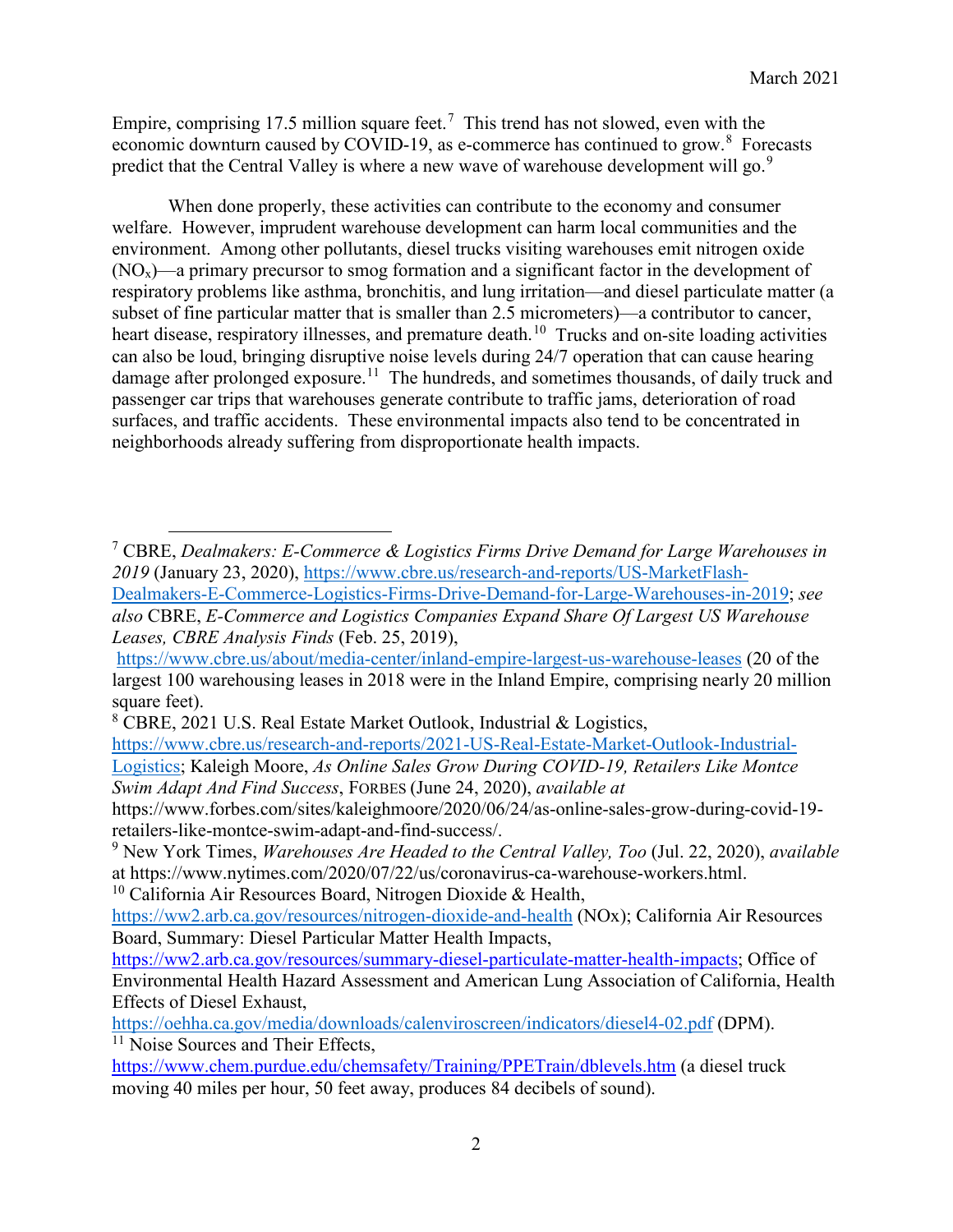#### **II. Proactive Planning: General Plans, Local Ordinances, and Good Neighbor Policies**

 proactively plan for logistics projects in their jurisdictions. Proactive planning allows jurisdictions to prevent land use conflicts before they materialize and guide sustainable To systematically address warehouse development, we encourage governing bodies to development. Benefits also include providing a predictable business environment, protecting residents from environmental harm, and setting consistent expectations jurisdiction-wide.

 decisions should channel development into appropriate areas. For example, establishing help avoid conflicts between warehouse facilities and residential communities. Proactive planning can take any number of forms. Land use designation and zoning industrial districts near major highway and rail corridors but away from sensitive receptors can

 In addition, general plan policies, local ordinances, and good neighbor policies should set minimum standards for logistics projects. General plan policies can be incorporated into existing alternatively choose to consolidate policies in a separate environmental justice element. programs that address the needs of disadvantaged [communities.](https://communities.12)<sup>12</sup> economic development, land use, circulation, or other related elements. Many jurisdictions Adopting general plan policies to guide warehouse development may also help jurisdictions comply with their obligations under SB 1000, which requires local government general plans to identify objectives and policies to reduce health risks in disadvantaged communities, promote civil engagement in the public decision making process, and prioritize improvements and

[Governments.](https://Governments.13)<sup>[13](#page-2-1)</sup> These policies provide minimum standards that all warehouses in the jurisdiction must meet. For example, the Western Riverside Council of Governments policy sets The Bureau is aware of four good neighbor policies in California: Riverside County, the City of Riverside, the City of Moreno Valley, and the Western Riverside Council of a minimum buffer zone of 300 meters between warehouses and sensitive receptors, and it requires a number of design features to reduce truck impacts on nearby sensitive receptors. The Riverside County policy requires vehicles entering sites during both construction and operation to meet certain California Air Resources Board (CARB) guidelines, and it requires community benefits agreements and supplemental funding contributions toward additional pollution offsets.

 neighbor policies that combine the most robust policies from those models with measures The Bureau encourages jurisdictions to adopt their own local ordinances and/or good discussed in the remainder of this document.

[9\\_05\\_050&frames=on](http://qcode.us/codes/morenovalley/view.php?topic=9-9_05-9_05_050&frames=on) (City of Moreno Valley);

<span id="page-2-0"></span><sup>&</sup>lt;sup>12</sup> For more information about SB 1000, see https://oag.ca.gov/environment/sb1000.

<span id="page-2-1"></span><sup>&</sup>lt;sup>13</sup>https://www.rivcocob.org/wp-content/uploads/2020/01/Good-Neighbor-Policy-F-3-Final-[Adopted.pdf](https://www.rivcocob.org/wp-content/uploads/2020/01/Good-Neighbor-Policy-F-3-Final-Adopted.pdf) (Riverside County); [https://riversideca.gov/planning/pdf/good-neighbor](https://riversideca.gov/planning/pdf/good-neighbor-guidelines.pdf)[guidelines.pdf](https://riversideca.gov/planning/pdf/good-neighbor-guidelines.pdf) (City of Riverside); [http://qcode.us/codes/morenovalley/view.php?topic=9-9\\_05-](http://qcode.us/codes/morenovalley/view.php?topic=9-9_05-9_05_050&frames=on)

[http://www.wrcog.cog.ca.us/DocumentCenter/View/318/Good-Neighbor-Guidelines-for-Sitin](http://www.wrcog.cog.ca.us/DocumentCenter/View/318/Good-Neighbor-Guidelines-for-Siting)[g-](http://www.wrcog.cog.ca.us/DocumentCenter/View/318/Good-Neighbor-Guidelines-for-Siting-Warehouse-Distribution-Facilities-PDF?bidId=)[Warehouse-Distribution-Facilities-PDF?bidId=](http://www.wrcog.cog.ca.us/DocumentCenter/View/318/Good-Neighbor-Guidelines-for-Siting-Warehouse-Distribution-Facilities-PDF?bidId=) (Western Riverside Council of Governments).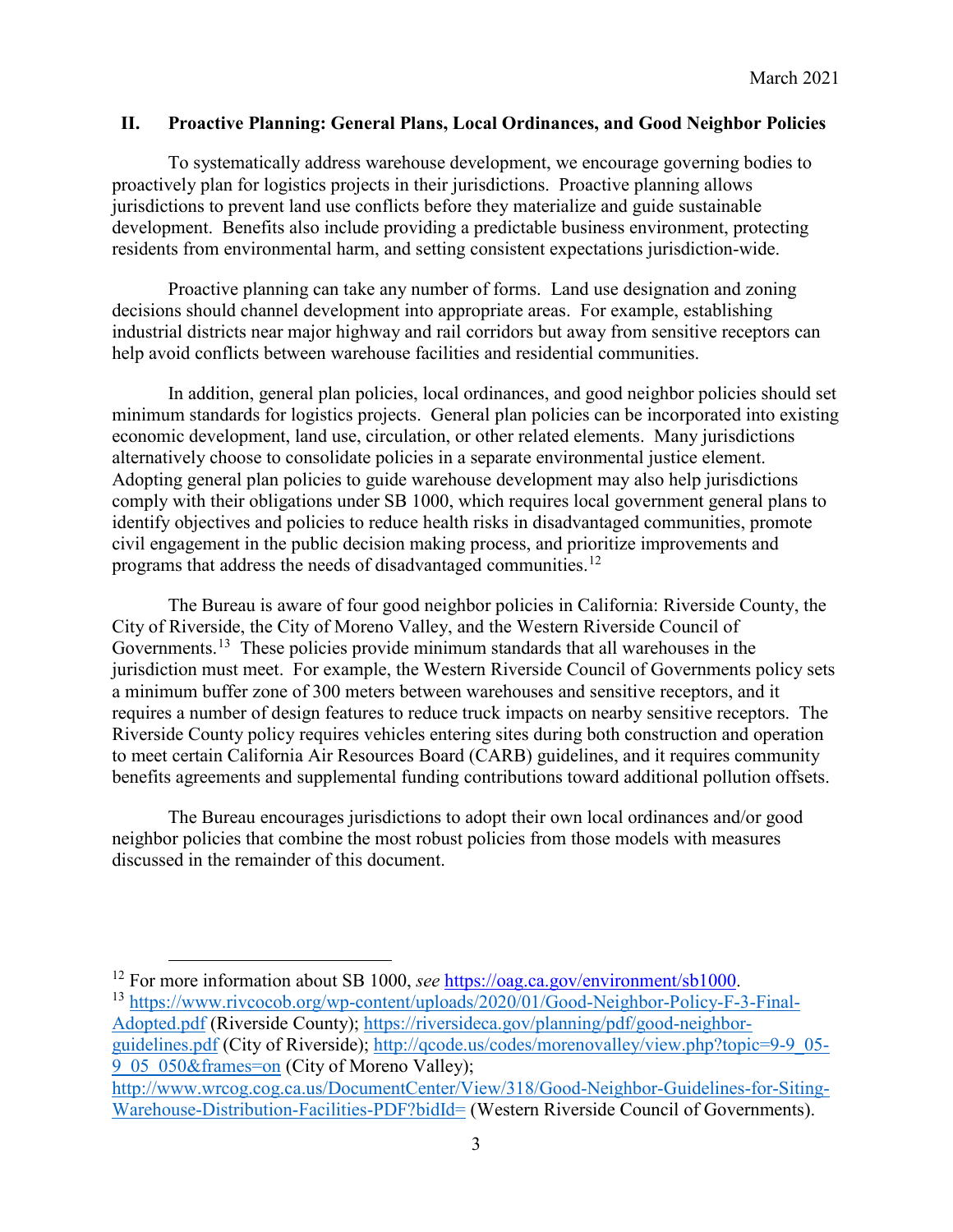### **III. Community Engagement**

 engagement can give lead agencies access to community residents' on-the-ground knowledge Early and consistent community engagement is central to establishing good relationships between communities, lead agencies, and warehouse developers and tenants. Robust community and information about their concerns, build community support for projects, and develop creative solutions to ensure new logistics facilities are mutually beneficial. Examples of best practices for community engagement include:

- Holding a series of community meetings at times and locations convenient to members of the affected community and incorporating suggestions into the project design.
- description, maps and drawings of the project design, and information about how • Posting information in hard copy in public gathering spaces and on a website about the project. The information should include a complete, accurate project the public can provide input and be involved in the project approval process. The information should be in a format that is easy to navigate and understand for members of the affected community.
- project, and by posting a prominent sign on the project site. The notice should information about the project and for providing input on the project. • Providing notice by mail to residents and schools within a certain radius of the project and along transportation corridors to be used by vehicles visiting the include a brief project description and directions for accessing complete
- Providing translation or interpretation in residents' native language, where appropriate.
- • For public meetings broadcast online or otherwise held remotely, providing for access and public comment by telephone and supplying instructions for access and public comment with ample lead time prior to the meeting.
- Partnering with local community-based organizations to solicit feedback, leverage local networks, co-host meetings, and build support.
- • Considering adoption of a community benefits agreement, negotiated with input from affected residents and businesses, by which the developer provides benefits to the community.
- Creating a community advisory board made up of local residents to review and provide feedback on project proposals in early planning stages.
- • Identifying a person to act as a community liaison concerning on-site construction relations officer to the surrounding community. activity and operations, and providing contact information for the community

#### **IV. Warehouse Siting and Design Considerations**

The most important consideration when planning a logistics facility is its location. The most important consideration when planning a logistics facility is its location. Warehouses located in residential neighborhoods or near other sensitive receptors expose community residents and those using or visiting sensitive receptor sites to the air pollution, noise, traffic, and other environmental impacts they generate. Therefore, placing facilities away from sensitive receptors significantly reduces their environmental and quality of life harms on local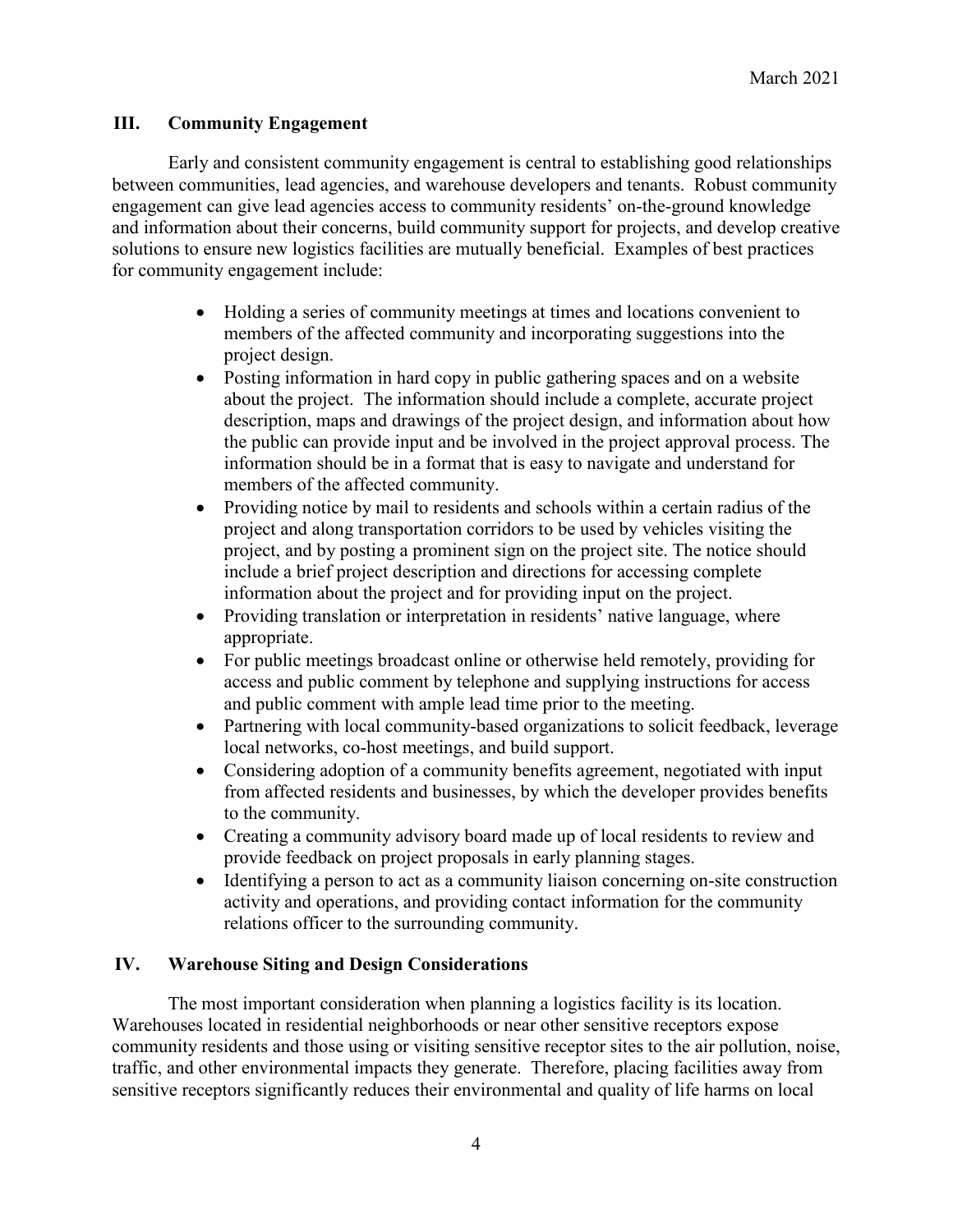incorporation of the best practices must be part of the impact, mitigation and alternatives communities. The suggested best practices for siting and design of warehouse facilities does not relieve lead agencies' responsibility under CEQA to conduct a project-specific analysis of the project's impacts and evaluation of feasible mitigation measures and alternatives; lead agencies' analyses to meet the requirements of CEQA. Examples of best practices when siting and designing warehouse facilities include:

- Per CARB guidance, siting warehouse facilities so that their property lines are at least 1,000 feet from the property lines of the nearest sensitive [receptors.](https://receptors.14)<sup>14</sup>
- Creating physical, structural, and/or vegetative buffers that adequately prevent or substantially reduce pollutant dispersal between warehouses and any areas where sensitive receptors are likely to be present, such as homes, schools, daycare centers, hospitals, community centers, and parks.
- Providing adequate areas for on-site parking, on-site queuing, and truck check-in that prevent trucks and other vehicles from parking or idling on public streets.
- • Placing facility entry and exit points from the public street away from sensitive receptors, e.g., placing these points on the north side of the facility if sensitive receptors are adjacent to the south side of the facility.
- • Locating warehouse dock doors and other onsite areas with significant truck traffic and noise away from sensitive receptors, e.g., placing these dock doors on the north side of the facility if sensitive receptors are adjacent to the south side of the facility.
- Screening dock doors and onsite areas with significant truck traffic with physical, structural, and/or vegetative barriers that adequately prevent or substantially reduce pollutant dispersal from the facility towards sensitive receptors.
- Posting signs clearly showing the designated entry and exit points from the public street for trucks and service vehicles.
- Posting signs indicating that all parking and maintenance of trucks must be conducted within designated on-site areas and not within the surrounding community or public streets.

## **V. Air Quality and Greenhouse Gas Emissions Analysis and Mitigation**

<u>.</u>

 Emissions of air pollutants and greenhouse gases are often among the most substantial environmental impacts from new warehouse facilities. CEQA compliance demands a proper accounting of the full air quality and greenhouse gas impacts of logistics facilities and adoption of all feasible mitigation of significant impacts. Although efforts by CARB and other authorities reducing the air quality impacts of logistics facilities, the opportunity remains for local jurisdictions to further mitigate these impacts at the project level. Lead agencies and developers to regulate the heavy-duty truck and off-road diesel fleets have made excellent progress in

<span id="page-4-0"></span> this document may be found on CARB's website and is entitled: "California Sustainable Freight <sup>14</sup> California Air Resources Board (CARB), Air Quality and Land Use Handbook: A Community Health Perspective (April 2005), at ES-1. CARB staff has released draft updates to this siting and design guidance which suggests a greater distance may be warranted under varying scenarios; Initiative: Concept Paper for the Freight Handbook" (December 2019).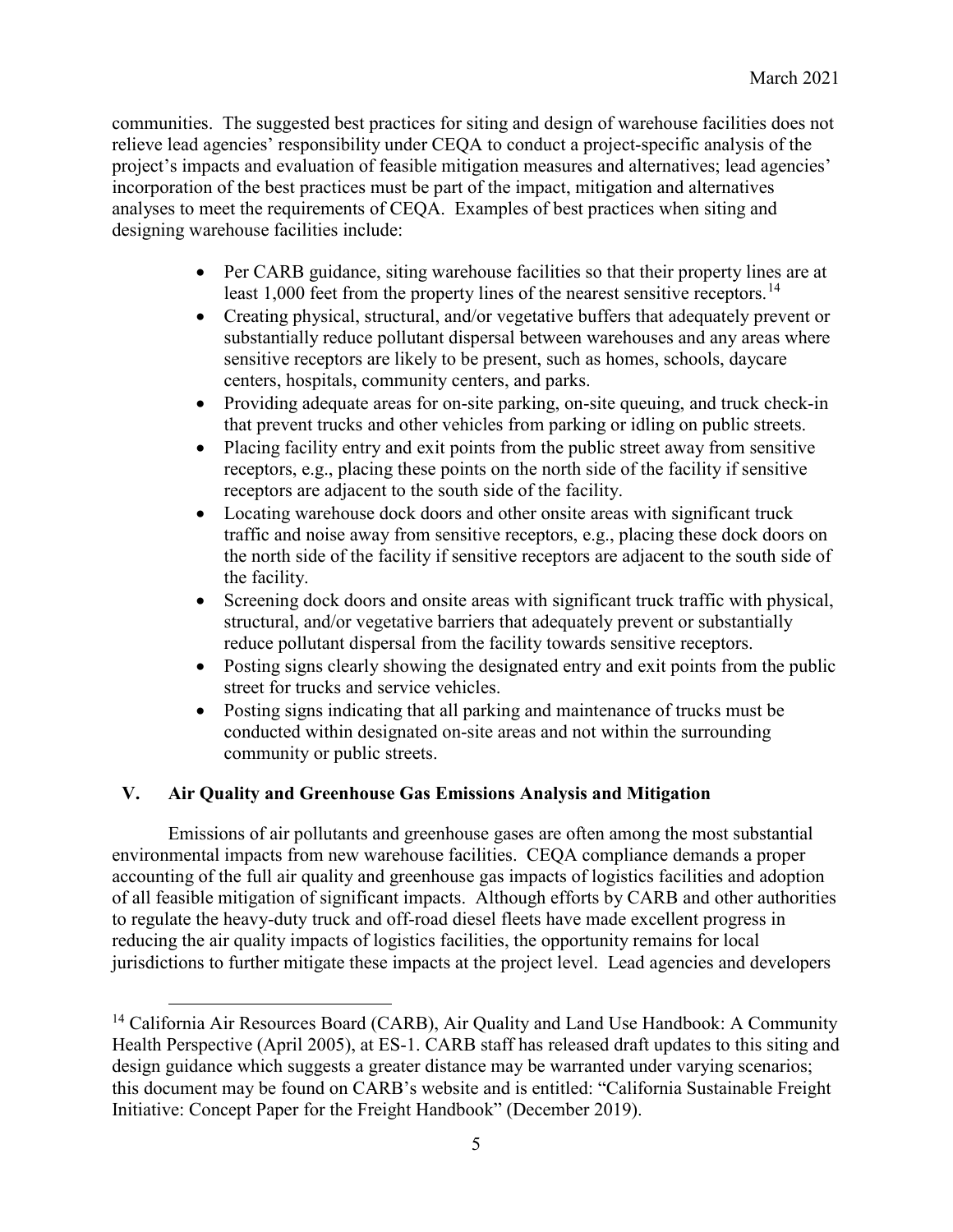should also consider designing projects with their long-term viability in mind. Constructing the necessary infrastructure to prepare for the zero-emission future of goods movement not only reduces a facility's emissions and local impact now, but it can also save money as regulations tighten and demand for zero-emission infrastructure grows. In planning new logistics facilities, the Bureau strongly encourages developers to consider the local, statewide, and global impacts of their projects' emissions.

 Examples of best practices when studying air quality and greenhouse gas impacts include:

- impacts. In general, new warehouse developments are not ministerial under CEQA because they involve public officials' personal judgment as to the wisdom or manner of carrying out the project, even when warehouses are permitted by a Guidelines § 15369. • Fully analyzing all reasonably foreseeable project impacts, including cumulative site's applicable zoning and/or general plan land use designation. CEQA
- When analyzing cumulative impacts, thoroughly considering the project's incremental impact in combination with past, present, and reasonably foreseeable future projects, even if the project's individual impacts alone do not exceed the applicable significance thresholds.
- Preparing a quantitative air quality study in accordance with local air district guidelines.
- Office of Environmental Health Hazard Assessment and local air district • Preparing a quantitative health risk assessment in accordance with California guidelines.
- • Refraining from labeling compliance with CARB or air district regulations as a mitigation measure—compliance with applicable regulations is a baseline expectation.
- • Fully analyzing impacts from truck trips. CEQA requires full public disclosure of on likely truck trip destinations, rather than the distance from the facility to the because air pollution is not static, may contribute to air basin pollution. a project's anticipated truck trips, which entails calculating truck trip length based edge of the air basin. Emissions beyond the air basin are not speculative, and, Moreover, any contributions to air pollution outside the local air basin should be quantified and their significance should be considered.
- Accounting for all reasonably foreseeable greenhouse gas emissions from the project, without discounting projected emissions based on participation in California's Cap-and-Trade Program.

 construction are below. To ensure mitigation measures are enforceable and effective, they should be imposed as permit conditions on the project where applicable. Examples of measures to mitigate air quality and greenhouse gas impacts from

> • Requiring off-road construction equipment to be zero-emission, where available, and all diesel-fueled off-road construction equipment, to be equipped with CARB Tier IV-compliant engines or better, and including this requirement in applicable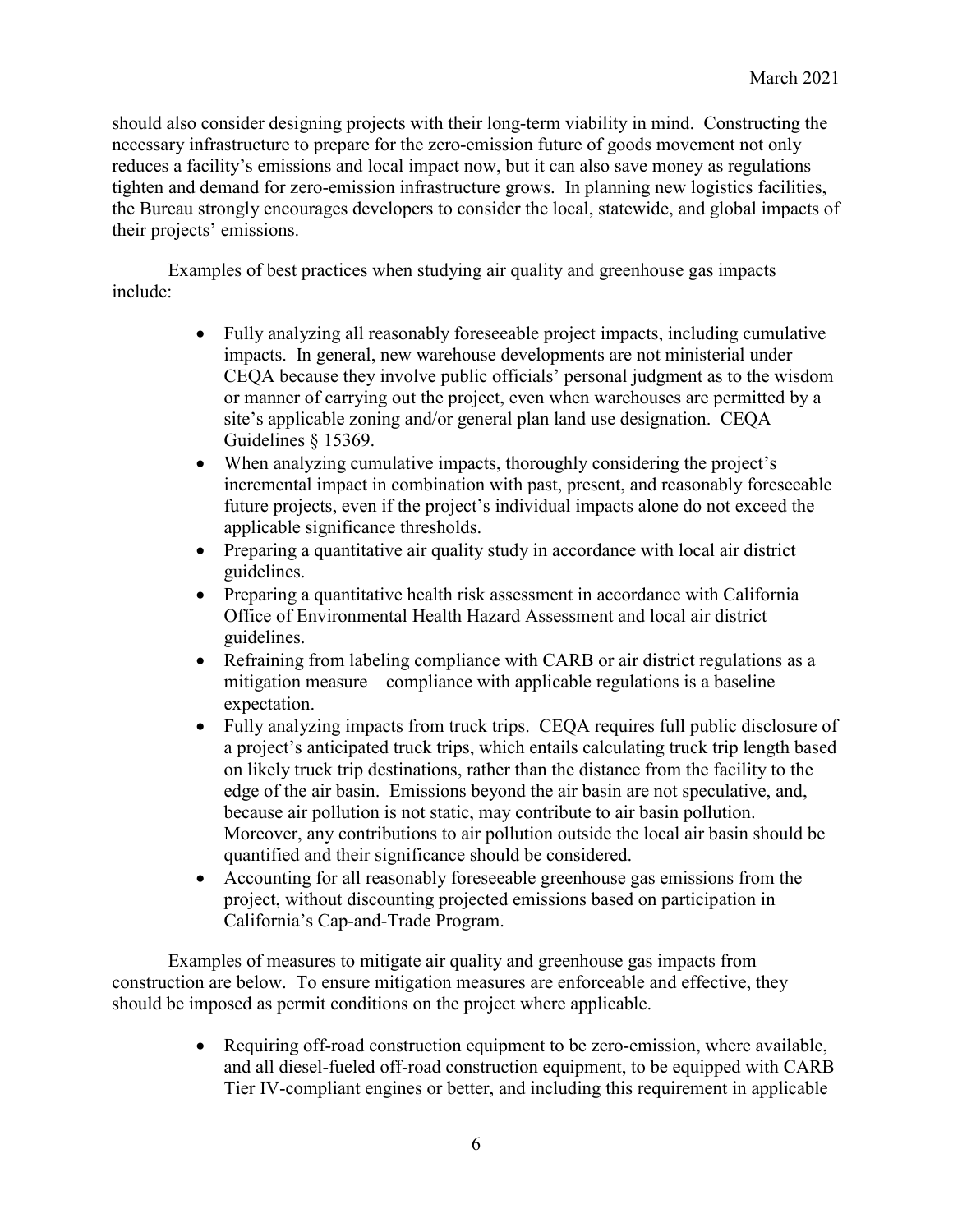demonstrating the ability to supply the compliant construction equipment for use bid documents, purchase orders, and contracts, with successful contractors prior to any ground-disturbing and construction activities.

- Prohibiting off-road diesel-powered equipment from being in the "on" position for more than 10 hours per day.
- • Requiring on-road heavy-duty haul trucks to be model year 2010 or newer if diesel-fueled.
- Providing electrical hook ups to the power grid, rather than use of diesel-fueled generators, for electric construction tools, such as saws, drills and compressors, and using electric tools whenever feasible.
- Limiting the amount of daily grading disturbance area.
- Prohibiting grading on days with an Air Quality Index forecast of greater than 100 for particulates or ozone for the project area.
- Forbidding idling of heavy equipment for more than two minutes.
- Keeping onsite and furnishing to the lead agency or other regulators upon request, all equipment maintenance records and data sheets, including design specifications and emission control tier classifications.
- mitigation and to identify other opportunities to further reduce construction • Conducting an on-site inspection to verify compliance with construction impacts.
- Using paints, architectural coatings, and industrial maintenance coatings that have volatile organic compound levels of less than 10 g/L.
- Providing information on transit and ridesharing programs and services to construction employees.
- Providing meal options onsite or shuttles between the facility and nearby meal destinations for construction employees.

Examples of measures to mitigate air quality and greenhouse gas impacts from operation include:

- exceed 2010 model-year emissions equivalent engine standards as currently • Requiring that all facility-owned and operated fleet equipment with a gross vehicle weight rating greater than 14,000 pounds accessing the site meet or defined in California Code of Regulations Title 13, Division 3, Chapter 1, Article 4.5, Section 2025. Facility operators shall maintain records on-site demonstrating compliance with this requirement and shall make records available for inspection by the local jurisdiction, air district, and state upon request.
- zero-emission beginning in 2030. • Requiring all heavy-duty vehicles entering or operated on the project site to be
- • Requiring on-site equipment, such as forklifts and yard trucks, to be electric with the necessary electrical charging stations provided.
- Requiring tenants to use zero-emission light- and medium-duty vehicles as part of business operations.
- Forbidding trucks from idling for more than two minutes and requiring operators to turn off engines when not in use.
- Posting both interior- and exterior-facing signs, including signs directed at all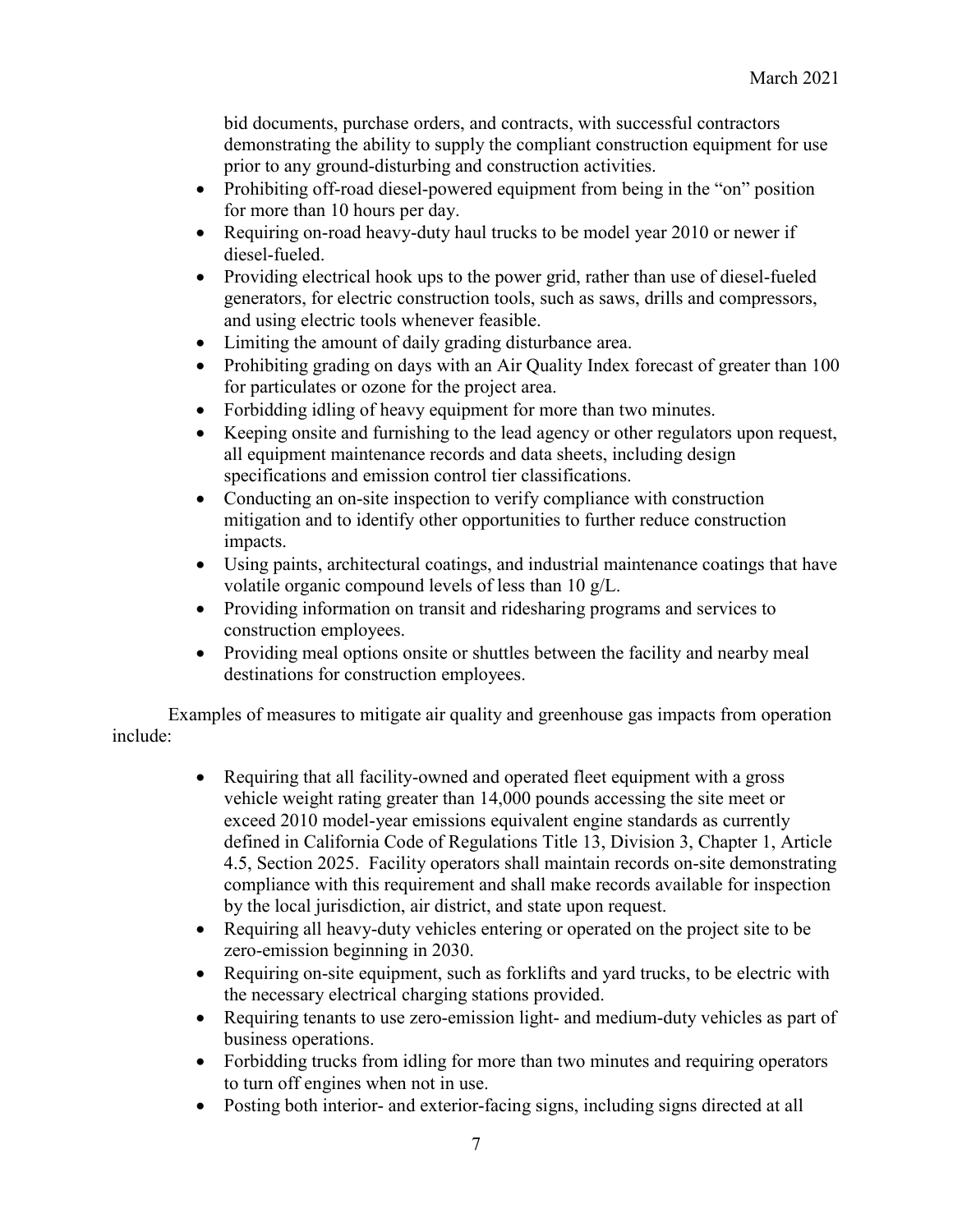dock and delivery areas, identifying idling restrictions and contact information to report violations to CARB, the air district, and the building manager.

- intervals, air filtration systems at sensitive receptors within a certain radius of • Installing and maintaining, at the manufacturer's recommended maintenance facility for the life of the project.
- in real time. While air monitoring does not mitigate the air quality or greenhouse • Installing and maintaining, at the manufacturer's recommended maintenance intervals, an air monitoring station proximate to sensitive receptors and the facility for the life of the project, and making the resulting data publicly available gas impacts of a facility, it nonetheless benefits the affected community by providing information that can be used to improve air quality or avoid exposure to unhealthy air.
- Constructing electric truck charging stations proportional to the number of dock doors at the project.
- • Constructing electric plugs for electric transport refrigeration units at every dock door, if the warehouse use could include refrigeration.
- Constructing electric light-duty vehicle charging stations proportional to the number of parking spaces at the project.
- • Installing solar photovoltaic systems on the project site of a specified electrical generation capacity, such as equal to the building's projected energy needs.
- Requiring all stand-by emergency generators to be powered by a non-diesel fuel.
- Requiring facility operators to train managers and employees on efficient scheduling and load management to eliminate unnecessary queuing and idling of trucks.
- Requiring operators to establish and promote a rideshare program that discourages single-occupancy vehicle trips and provides financial incentives for alternate modes of transportation, including carpooling, public transit, and biking.
- related to designated parking for clean air vehicles, electric vehicle charging, and • Meeting CalGreen Tier 2 green building standards, including all provisions bicycle parking.
- Achieving certification of compliance with LEED green building standards.
- • Providing meal options onsite or shuttles between the facility and nearby meal destinations.
- Posting signs at every truck exit driveway providing directional information to the truck route.
- Improving and maintaining vegetation and tree canopy for residents in and around the project area.
- • Requiring that every tenant train its staff in charge of keeping vehicle records in diesel technologies and compliance with CARB regulations, by attending CARBapproved courses. Also require facility operators to maintain records on-site demonstrating compliance and make records available for inspection by the local jurisdiction, air district, and state upon request.
- Requiring tenants to enroll in the United States Environmental Protection Agency's SmartWay program, and requiring tenants to use carriers that are SmartWay carriers.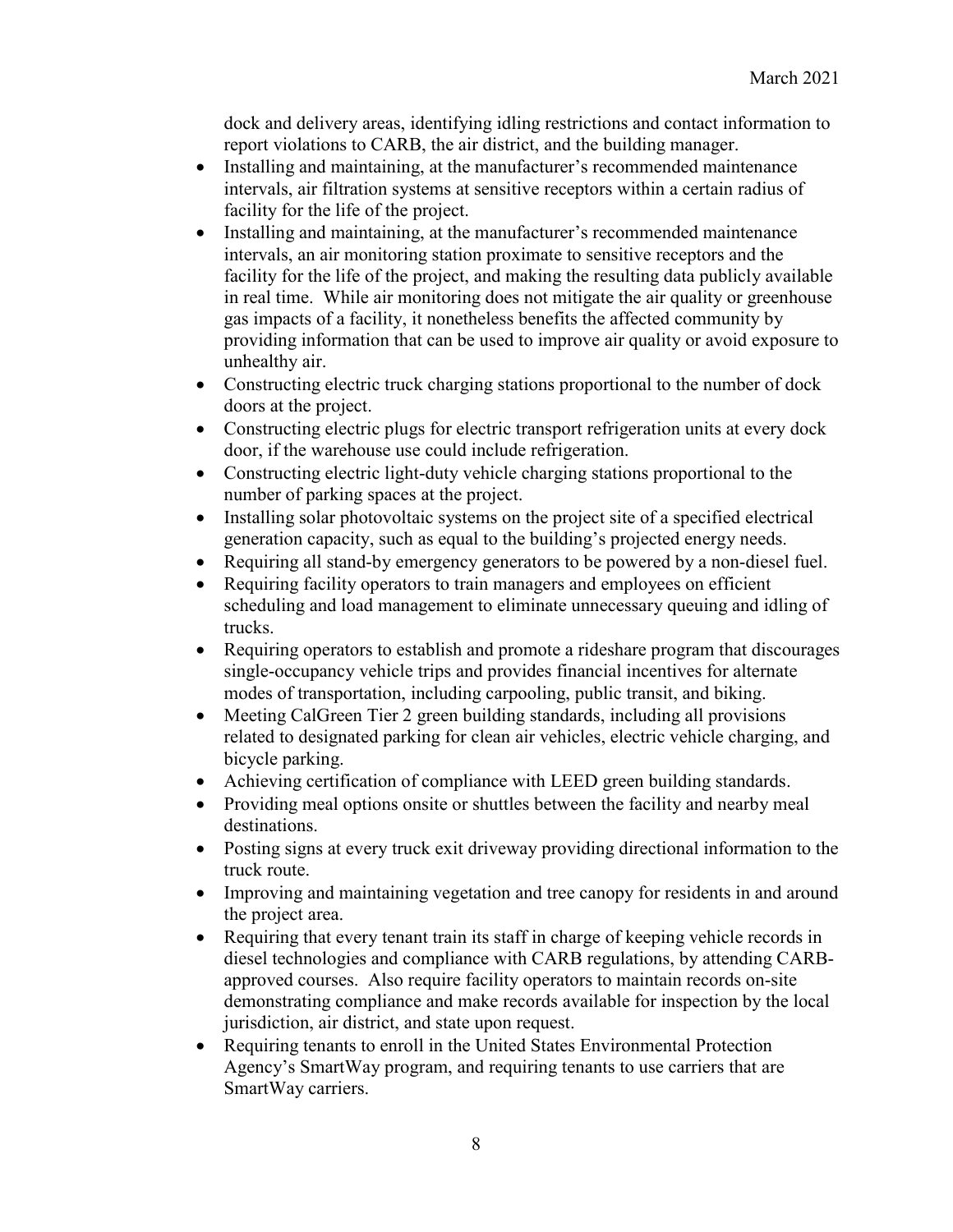• Providing tenants with information on incentive programs, such as the Carl Moyer Program and Voucher Incentive Program, to upgrade their fleets.

### **VI. Noise Impacts Analysis and Mitigation**

 nearby sensitive receptors. Various sources, such as unloading activity, diesel truck movement, construction and operation activities. The noise associated with logistics facilities can be among their most intrusive impacts to and rooftop air conditioning units, can contribute substantial noise pollution. These impacts are exacerbated by logistics facilities' typical 24-hour, seven-days-per-week operation. Construction noise is often even greater than operational noise, so if a project site is near sensitive receptors, developers and lead agencies should adopt measures to reduce the noise generated by both

Examples of best practices when studying noise impacts include:

- • Preparing a noise impact analysis that considers all reasonably foreseeable project noise impacts, including to nearby sensitive receptors. All reasonably foreseeable project noise impacts encompasses noise from both construction and operations, including stationary, on-site, and off-site noise sources.
- pressure than the last. For example, 70 dBA is ten times more sound pressure • Adopting a lower significance threshold for incremental noise increases when baseline noise already exceeds total noise significance thresholds, to account for the cumulative impact of additional noise and the fact that, as noise moves up the decibel scale, each decibel increase is a progressively greater increase in sound than 60 dBA.

Examples of measures to mitigate noise impacts include:

- • Constructing physical, structural, or vegetative noise barriers on and/or off the project site.
- Locating or parking all stationary construction equipment as far from sensitive receptors as possible, and directing emitted noise away from sensitive receptors.
- • Verifying that construction equipment has properly operating and maintained mufflers.
- Requiring all combustion-powered construction equipment to be surrounded by a noise protection barrier
- Limiting operation hours to daytime hours on weekdays.
- Paving roads where truck traffic is anticipated with low noise asphalt.
- Orienting any public address systems onsite away from sensitive receptors and setting system volume at a level not readily audible past the property line.

## **VII. Traffic Impacts Analysis and Mitigation**

 Warehouse facilities inevitably bring truck and passenger car traffic. Truck traffic can passenger cars, motorcycles, bicycles, and pedestrians. These concerns can be even greater if present substantial safety issues. Collisions with heavy-duty trucks are especially dangerous for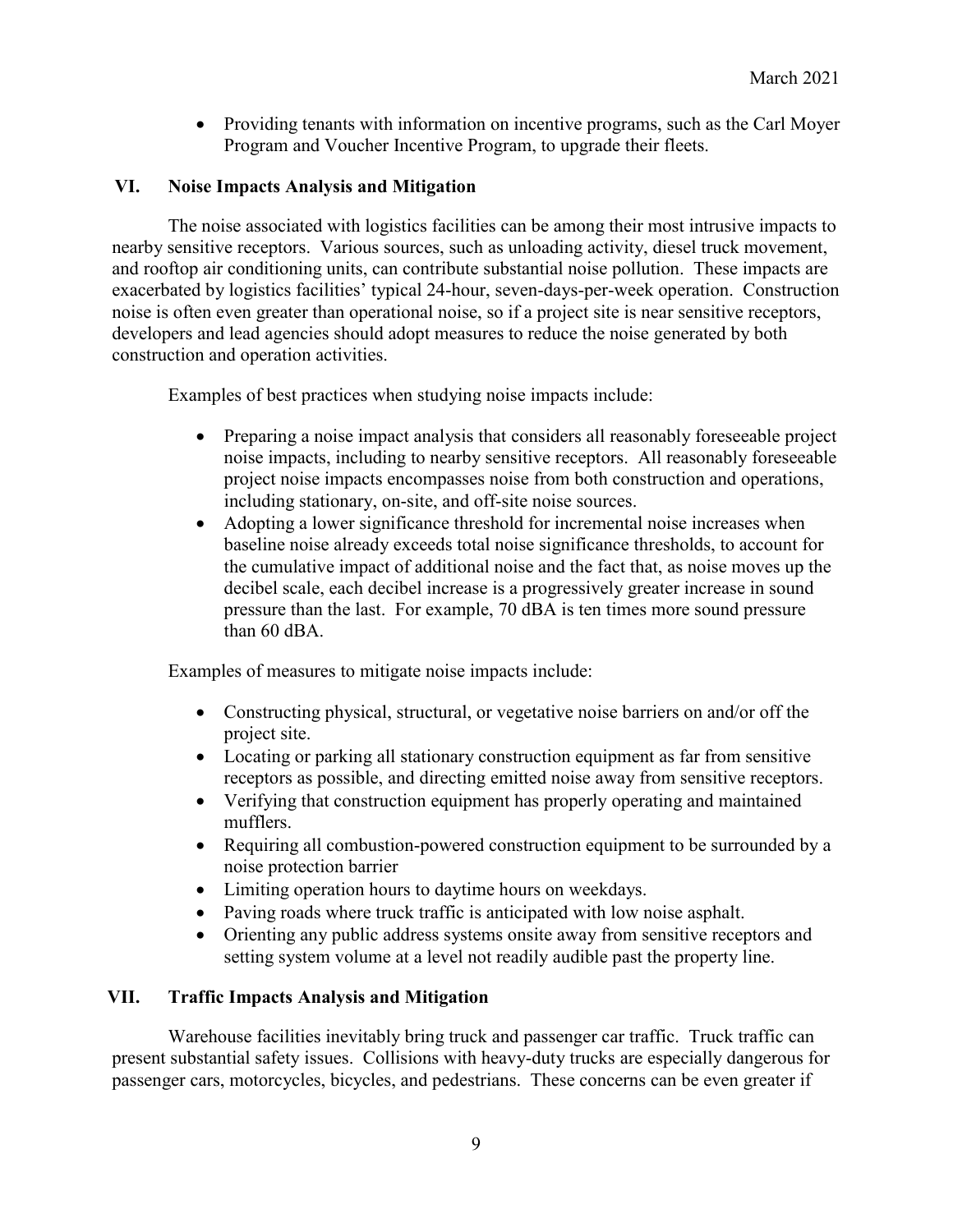common and extra caution is warranted. truck traffic passes through residential areas, school zones, or other places where pedestrians are

Examples of measures to mitigate traffic impacts include:

- residential neighborhoods and away from other sensitive receptors. • Designing, clearly marking, and enforcing truck routes that keep trucks out of
- Installing signs in residential areas noting that truck and employee parking is prohibited.
- Constructing new or improved transit stops, sidewalks, bicycle lanes, and crosswalks, with special attention to ensuring safe routes to schools.
- Consulting with the local public transit agency and securing increased public transit service to the project area.
- Designating areas for employee pickup and drop-off.
- Implementing traffic control and safety measures, such as speed bumps, speed limits, or new traffic signs or signals.
- • Placing facility entry and exit points on major streets that do not have adjacent sensitive receptors.
- Restricting the turns trucks can make entering and exiting the facility to route trucks away from sensitive receptors.
- Constructing roadway improvements to improve traffic flow.
- Preparing a construction traffic control plan prior to grading, detailing the locations of equipment staging areas, material stockpiles, proposed road closures, and hours of construction operations, and designing the plan to minimize impacts to roads frequented by passenger cars, pedestrians, bicyclists, and other non-truck traffic.

## **VIII. Other Significant Environmental Impacts Analysis and Mitigation**

 Warehouse projects may result in significant environmental impacts to other resources, under CEQA. Examples of best practices and mitigation measures to reduce environmental impacts that do not fall under any of the above categories include: such as to aesthetics, cultural resources, energy, geology, or hazardous materials. All significant adverse environmental impacts must be evaluated, disclosed and mitigated to the extent feasible

- Appointing a compliance officer who is responsible for implementing all mitigation measures, and providing contact information for the compliance officer to the lead agency, to be updated annually.
- systems, doors, dual-paned windows, and sound- and vibration-deadening • Creating a fund to mitigate impacts on affected residents, schools, places of worship, and other community institutions by retrofitting their property. For example, retaining a contractor to retrofit/install HVAC and/or air filtration insulation and curtains.
- • Sweeping surrounding streets on a daily basis during construction to remove any construction-related debris and dirt.
- Directing all lighting at the facility into the interior of the site.